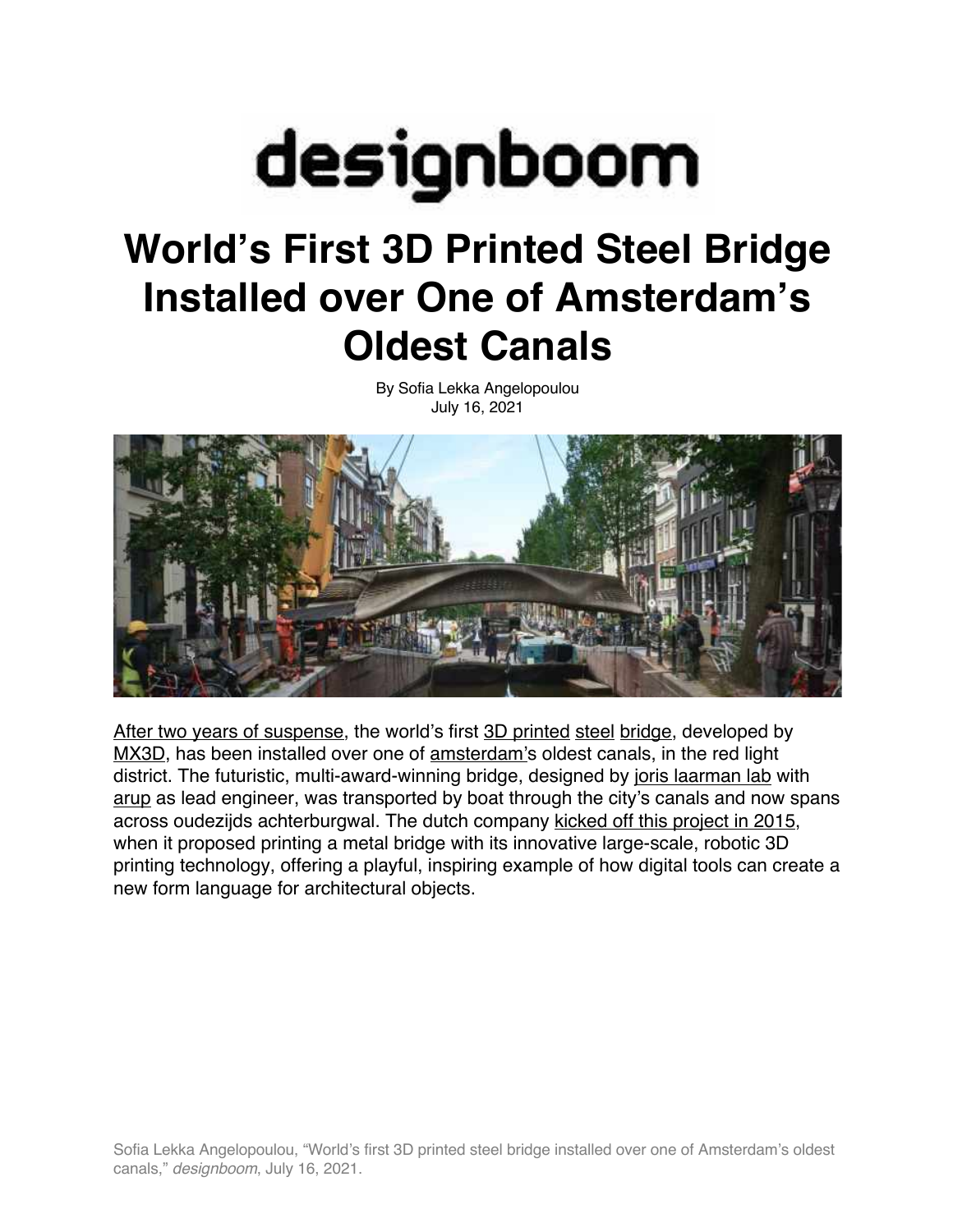![](_page_1_Picture_0.jpeg)

all images courtesy of MX3D

MX3D's smart bridge was unveiled on july 15, 2021, by máxima, her majesty the queen of the netherlands, in the city center of amsterdam. the first 3D printed steel bridge is now open to the public in the red light district, the oldest neighbourhood of amsterdam. the installation of the bridge is the culmination of several years of work, developed together with joris laarman lab and arup.

![](_page_1_Picture_3.jpeg)

Sofia Lekka Angelopoulou, "World's first 3D printed steel bridge installed over one of Amsterdam's oldest canals," *designboom*, July 16, 2021.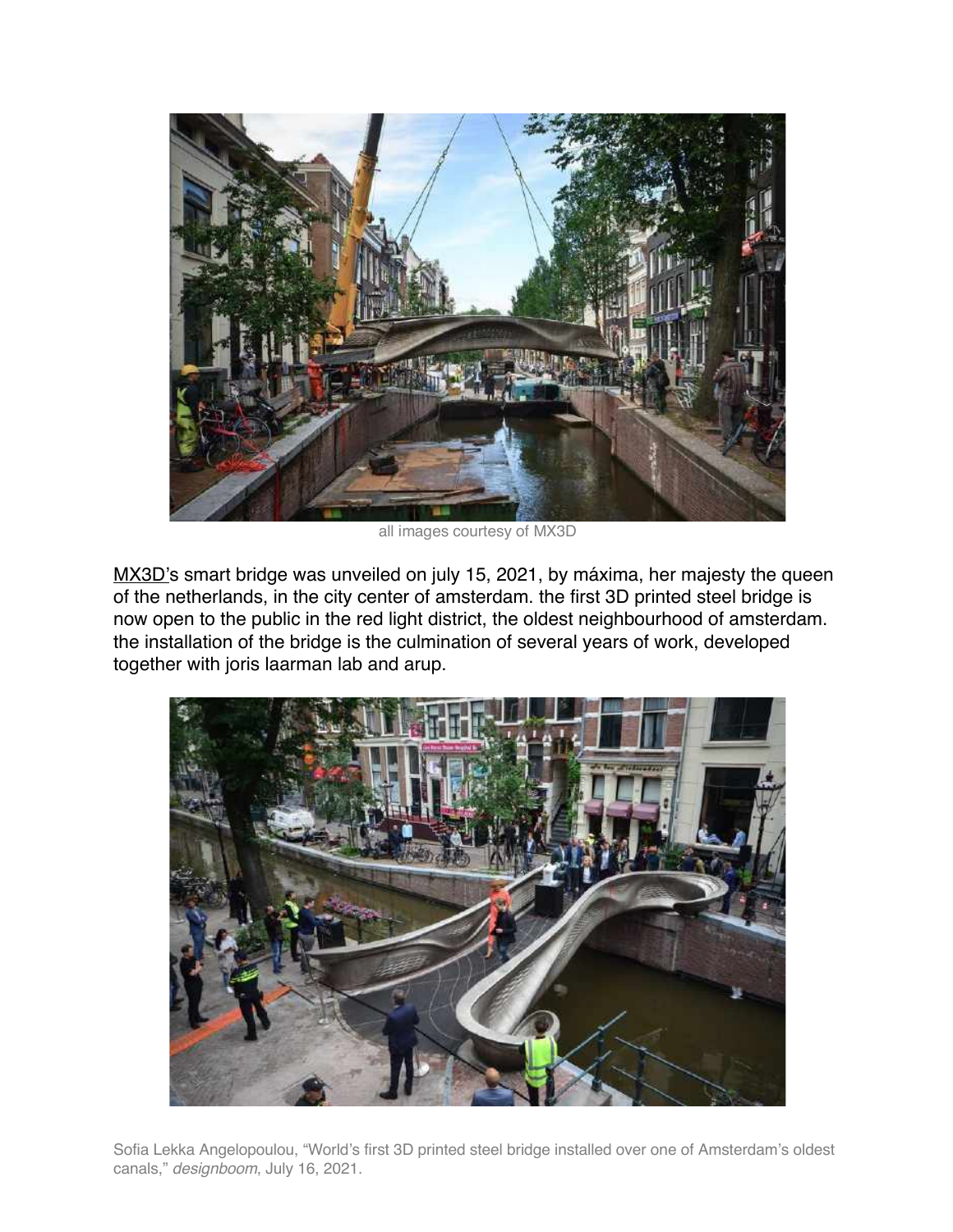equipped with a state-of-the-art sensor network, the futuristic steel bridge also functions as a 'living laboratory', powering a cutting edge research project. together with academic and industry researchers, the city of amsterdam will use the bridge's data streams to explore the role of IOT systems in the built environment.

![](_page_2_Picture_1.jpeg)

Sofia Lekka Angelopoulou, "World's first 3D printed steel bridge installed over one of Amsterdam's oldest canals," *designboom*, July 16, 2021.